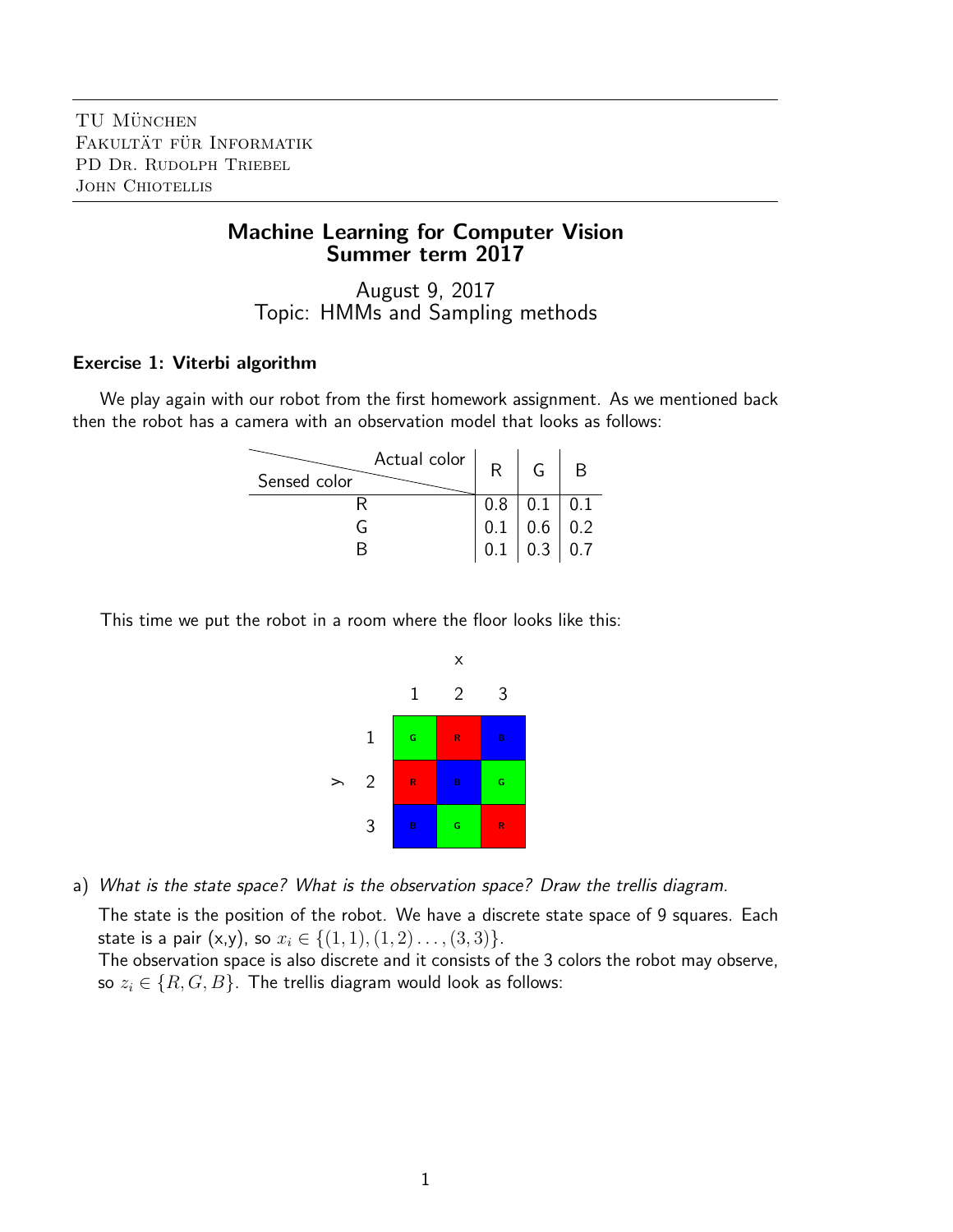

b) Assume the robot can only move vertically and horizontally. We let the robot move randomly. If the attempted move leads outside of the bounds of the room the robot stays at its current position. Compute the state transition matrix.

The robot can only move vertically or horizontally, so there are four possible moves (up, down, left, right). Since the robot moves randomly, each of these has probability  $p_{move} =$ 0.25. For all states except the one in the central square, there are moves that lead out of the bounds of the room. Then the robot stays at its current position, so the probability for that move is added to the probability of transition to the self-state.

c) After 3 time steps, what is most likely the path that the robot followed if the camera reads  ${z_1 = R, z_2 = G, z_3 = G}$  ? Assume the robot's initial position is unknown.

We want to use the Viterbi algorithm to estimate the most likely sequence of squares the robot followed. To do that we need to compute the transition matrix  $A$  (previous question), the initial state probabilities  $\pi_i$  and the observation model  $p(z_i|x_i).$  The robot's initial position is unknown, therefore we have  $\pi_i = \frac{1}{9}$  $\frac{1}{9}$   $\forall i \in \{1, \ldots, 9\}.$ For the rest, see code.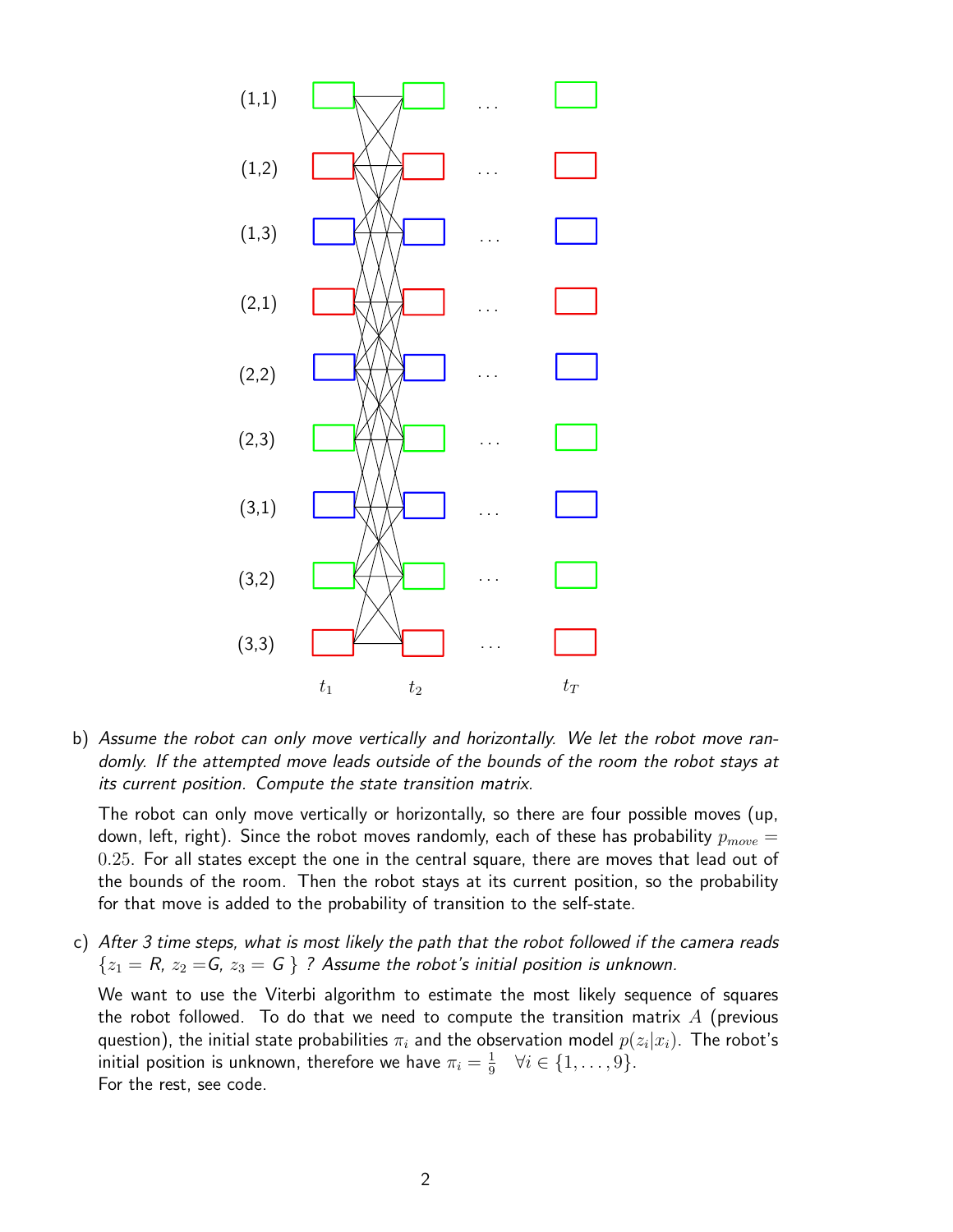#### Exercise 2: Kullback-Leibler divergence

a) What does the KL divergence describe? What are its key properties?

The Kullback-Leibler divergence is a measure of (dis-)similarity between probability distributions. It is the extra amount of information needed when a distribution  $q$  is used to approximate a distribution  $p$ . It is not symmetric and non-negative. It is minimized (zero) when the two distributions are identical. By the definition we have:

$$
KL(p||q) = \int p(x) \log \frac{p(x)}{q(x)} dx
$$
  
= 
$$
\int p(x) \log p(x) dx - \int p(x) \log q(x) dx
$$
  
= 
$$
-H(p) + H(p,q)
$$
  
= negative entropy of p + cross entropy between p and q

b) Compute the KL-divergence of two univariate normal distributions. What if they have the same mean? What if they have the same variance?

Let us define  $p_1(x) = \mathcal{N}(x|\mu_1, \sigma_1)$  and  $p_2(x) = \mathcal{N}(x|\mu_2, \sigma_2)$ . We then have  $KL(p_1||p_2) = \int p_1(x) \log \left( \frac{p_1(x)}{p_2(x)} \right)$  $p_2(x)$  $\}dx$ 

First let us simplify the fraction

$$
\frac{p_1(x)}{p_2(x)} = \frac{\frac{1}{\sqrt{2\pi\sigma_1^2}} \exp\left(-\frac{(x-\mu_1)^2}{2\sigma_1^2}\right)}{\frac{1}{\sqrt{2\pi\sigma_2^2}} \exp\left(-\frac{(x-\mu_2)^2}{2\sigma_2^2}\right)} = \frac{\sigma_2}{\sigma_1} \frac{\exp\left(-\frac{(x-\mu_1)^2}{2\sigma_1^2}\right)}{\exp\left(-\frac{(x-\mu_2)^2}{2\sigma_2^2}\right)}
$$

$$
= \frac{\sigma_2}{\sigma_1} \exp\left(-\frac{(x-\mu_1)^2}{2\sigma_1^2} + \frac{(x-\mu_2)^2}{2\sigma_2^2}\right)
$$

Taking the logarithm of this gives us

$$
\log(\frac{p_1(x)}{p_2(x)}) = \log(\frac{\sigma_2}{\sigma_1}) + \left(\frac{(x-\mu_2)^2}{2\sigma_2^2} - \frac{(x-\mu_1)^2}{2\sigma_1^2}\right)
$$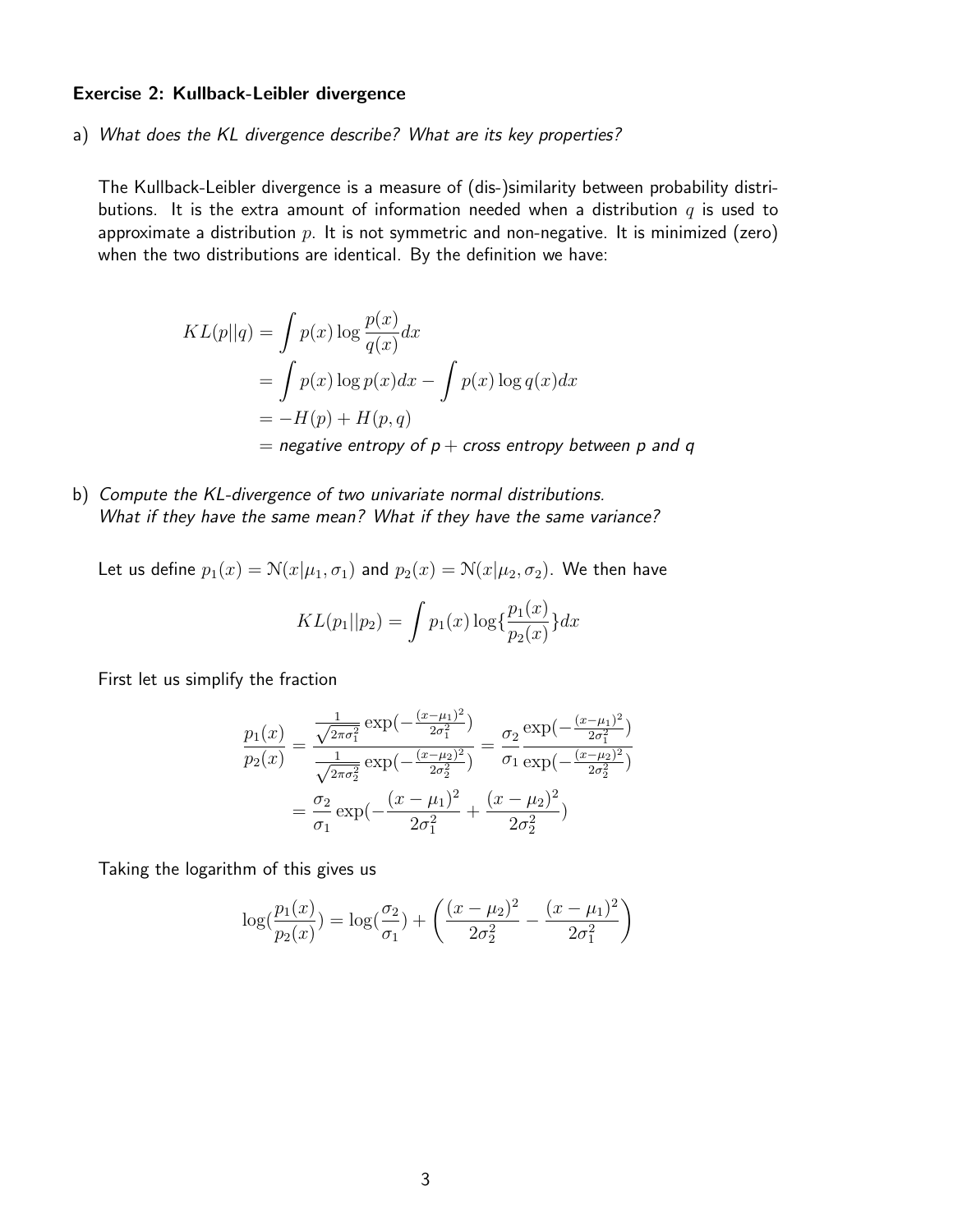Now plugging this in the KL-divergence definition we get

$$
KL(p_1||p_2) = \int p_1(x) \log(\frac{\sigma_2}{\sigma_1}) dx + \int p_1(x) \left(\frac{(x-\mu_2)^2}{2\sigma_2^2} - \frac{(x-\mu_1)^2}{2\sigma_1^2}\right) dx
$$
  
\n
$$
= \log(\frac{\sigma_2}{\sigma_1}) \int p_1(x) dx + \int p_1(x) \frac{(x-\mu_2)^2}{2\sigma_2^2} dx - \int p_1(x) \frac{(x-\mu_1)^2}{2\sigma_1^2} dx
$$
  
\n
$$
= \log(\frac{\sigma_2}{\sigma_1}) + \frac{1}{2\sigma_2^2} \int p_1(x) (x-\mu_2)^2 dx - \frac{1}{2\sigma_1^2} \int p_1(x) (x-\mu_1)^2 dx
$$
  
\n
$$
= \log(\frac{\sigma_2}{\sigma_1}) + \frac{1}{2\sigma_2^2} \int p_1(x) (x-\mu_1 + \mu_1 - \mu_2)^2 dx - \frac{\sigma_1^2}{2\sigma_1^2}
$$
  
\n
$$
= \log(\frac{\sigma_2}{\sigma_1}) + \frac{1}{2\sigma_2^2} \left(\int p_1(x) (x-\mu_1)^2 dx + 2 \int p_1(x) (x-\mu_1)(\mu_1 - \mu_2) dx + \int p_1(x) (\mu_1 - \mu_2)^2 dx\right) - \frac{1}{2}
$$
  
\n
$$
= \log(\frac{\sigma_2}{\sigma_1}) + \frac{1}{2\sigma_2^2} \left(\sigma_1^2 + 2(\mu_1 - \mu_2) \int p_1(x) (x-\mu_1) dx + (\mu_1 - \mu_2)^2 \int p_1(x) dx\right) - \frac{1}{2}
$$
  
\n
$$
= \log(\frac{\sigma_2}{\sigma_1}) + \frac{1}{2\sigma_2^2} (\sigma_1^2 + (\mu_1 - \mu_2)^2) - \frac{1}{2}
$$
  
\n
$$
= \log(\frac{\sigma_2}{\sigma_1}) + \frac{1}{2\sigma_2^2} (\sigma_1^2 + (\mu_1 - \mu_2)^2) - \frac{1}{2}
$$

If two distributions only differ in their mean values  $(\sigma_1 = \sigma_2)$  then the KL-divergence is proportional to the square of their means difference,

$$
KL(p||q) = \frac{(\mu_1 - \mu_2)^2}{2\sigma_2^2}.
$$

If they have equal mean but different variances  $(\mu_1 = \mu_2)$  then the KL-divergence is a function of the ratio of their variances:

$$
KL(p||q) = \log(\frac{\sigma_2}{\sigma_1}) + \frac{\sigma_1^2}{2\sigma_2^2} - \frac{1}{2} = \frac{\sigma_1^2}{2\sigma_2^2} - \log(\frac{\sigma_1}{\sigma_2}) - \frac{1}{2}
$$

c) Consider a factorized variational distribution  $q(Z)$ . By using the technique of Lagrange multipliers, verify that minimization of  $KL(p||q)$  with respect to one of the factors  $q_i(Z_i)$ keeping all other factors fixed, leads to the solution:

$$
q_j^*(Z_j) = \int p(Z) \prod_{i \neq j} dZ_i = p(Z_j)
$$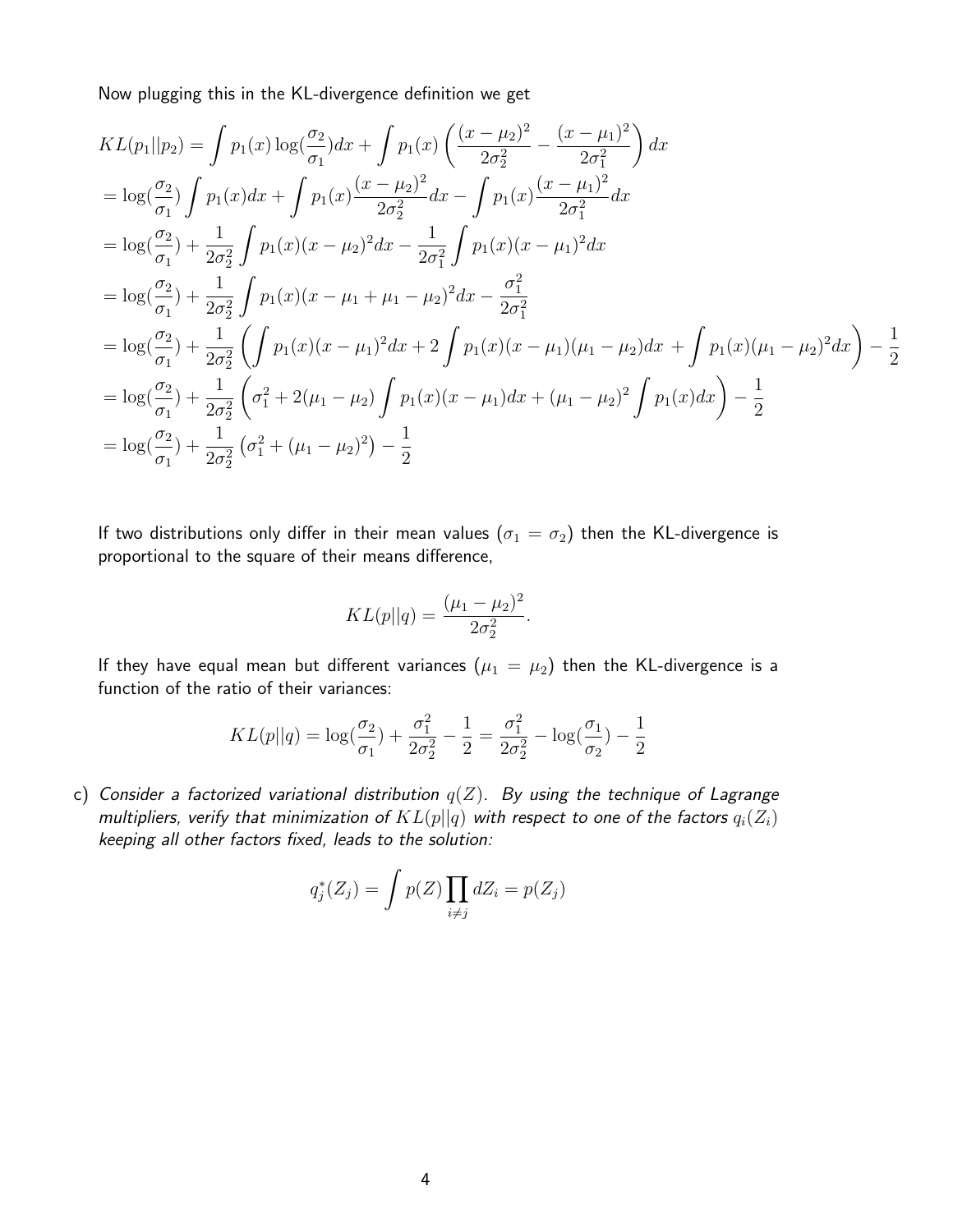$$
KL(p||q) = \int p(Z) \ln \frac{p(Z)}{q(Z)} dZ
$$
  
= 
$$
\int p(Z) \ln p(Z) dZ - \int p(Z) \ln q(Z) dZ
$$
  
= 
$$
\int p(Z) \ln p(Z) dZ - \int p(Z) \ln \prod_i q_i(Z_i) dZ
$$
  
= 
$$
-\int p(Z) \sum_{i=1}^{M} \ln q_i(Z_i) dZ + const.
$$
  
= 
$$
-\int (p(Z) \ln q_j(Z_j) + p(Z) \sum_{i \neq j} \ln q_i(Z_i)) dZ + const.
$$
  
= 
$$
-\int p(Z) \ln q_j(Z_j) dZ + const.
$$
  
= 
$$
-\int \ln q_j(Z_j) \left( \int p(Z) \prod_{i \neq j} dZ_i \right) dZ_j + const.
$$

Note that by *const.* we imply w.r.t.  $q_j$ . We want to minimize this and at the same time enforce the constraint

$$
\int q_j(Z_j)dZ_j=1.
$$

Therefore we add a Lagrange multiplier and our objective function becomes

$$
\mathcal{L}(q_j(Z_j)) = -\int \ln q_j(Z_j) \left( \int p(Z) \prod_{i \neq j} dZ_i \right) dZ_j + \lambda \left( \int q_j(Z_j) dZ_j - 1 \right)
$$

Taking the derivative w.r.t.  $q_j(Z_j)$  and setting it equal to zero we get

$$
\frac{\partial \mathcal{L}(q_j(Z_j))}{\partial q_j(Z_j)} = -\frac{\int p(Z) \prod_{i \neq j} dZ_i}{q_j(Z_j)} + \lambda \stackrel{!}{=} 0
$$

We solve for  $\lambda$ 

$$
\lambda q_j(Z_j) = \int p(Z) \prod_{i \neq j} dZ_i
$$

$$
\lambda \int q_j(Z_j) dZ_j = \int \left( \int p(Z) \prod_{i \neq j} dZ_i \right) dZ_j
$$

$$
\lambda = 1
$$

And thus

$$
q_j^*(Z_j) = \int p(Z) \prod_{i \neq j} dZ_i = p(Z_j)
$$